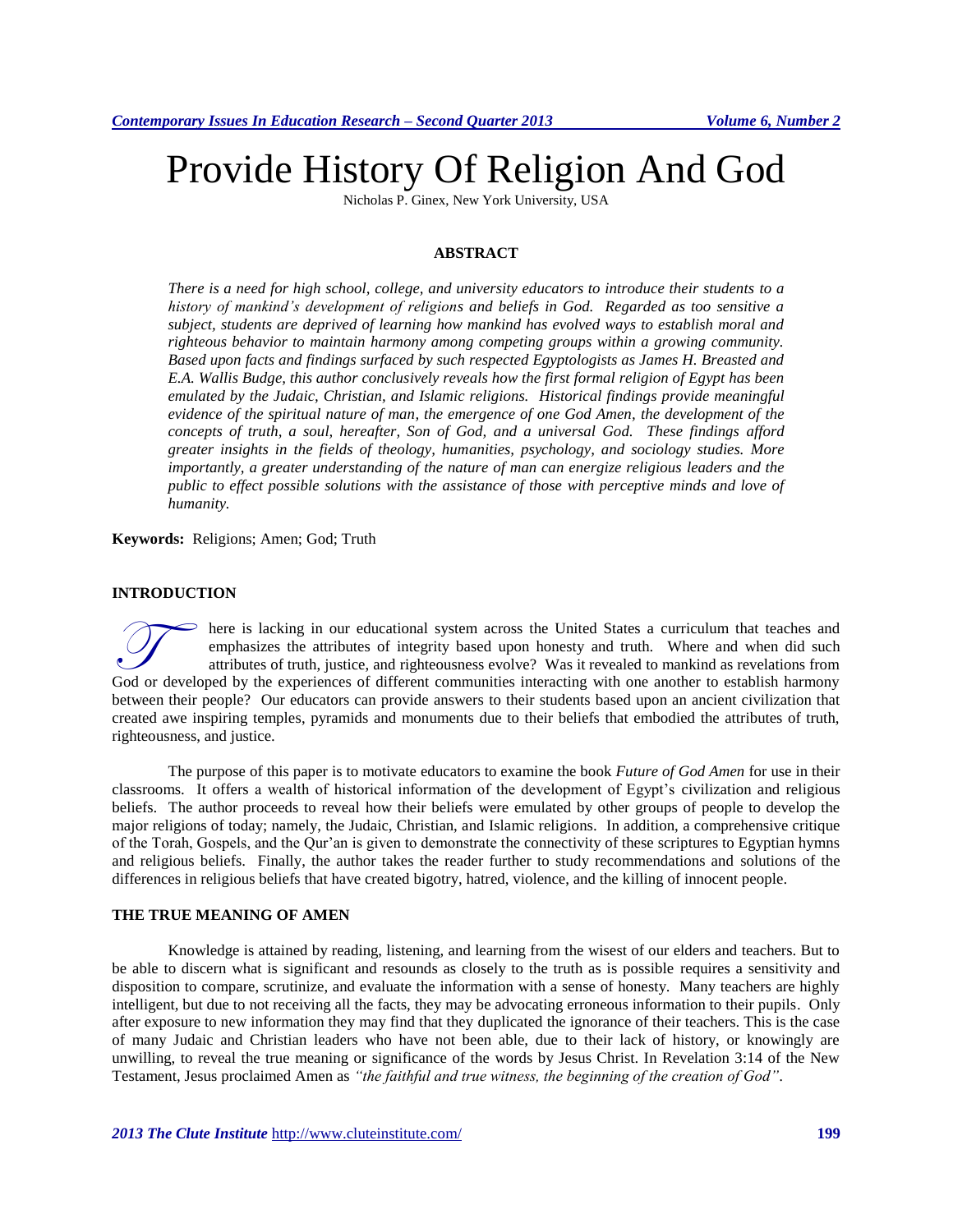To understand the significance of Jesus's words, we need to know what "Amen" means or represents.

# **Is Amen a Word or a Revered God?**

It is known that Judaic, Christian, and Islamic worshippers announce "amen" at the end of a prayer, supplication, expression of thanks and praise, and even sing "Amen, Amen, Amen". Yet few of these worshippers know that Amen was the greatest Egyptian God for over two thousand years before the birth of Jesus. Perhaps we should not fault religious leaders for their ignorance about the past because the hieroglyphic code was broken less than two hundred years ago, and Egyptologists have deciphered what was written on Egyptian tombs and temples only since the early1900s.

Religious leaders of the three monotheistic religions - Judaism, Christianity, and Islam - have not instructed modern man where and how "amen" originated. Most people are familiar with the definition taught by the monotheistic religions - "So be it" - which is in agreement with the definition of "amen" in *Webster's Ninth New Collegiate Dictionary* (copyright 1987). Unfortunately, it falls far short of the definitions provided in the *Britannica World Language Dictionary* (Funk and Wagnall's Standard Edition, 1959 Edition):

- Webster's "Amen" used to express solemn ratification (as of an expression of faith) or hearty approval (as of an assertion)
- Britannica's "Amen" *- n.* So it is; so be it. 1. The word amen at the end of a prayer or hymn, meaning *so be it.* 2. Any expression of hearty consent or conviction. 3. A concluding act or word; termination.—*vt.*
	- o To say amen to; express hearty concurrence in or approval of.
	- o To say or write the last word of. *Adv. Obs.* Verily; truly. [< Greek, < Hebrew, verily]
- Britannica's "Amen" *- n.* Christ, the true and faithful witness. *Revelation 3:14*
- Britannica's "Amen" *- n.* In Egyptian mythology, the god of life and procreation represented as having a ram's head; later identified with the sun god, as the supreme deity, and called Amen-Ra. Also spelled Ammon, Amon (and Amun, Amoun, and Imen).

In addition to "So be it", the Hebrew usage of "amen" includes truth, to trust or believe, firm or faithful, true, verily, etc. In Isaiah 65:16, emphasis is on truth as "the God of truth", which is "the God of Amen". This usage is consistent with the ancient Egyptians' reverence for *truth* for it was the most esteemed attribute of their god Amen. Before we review the origin of Amen, it will be instructive to return to some of the definitions given above.

#### *So Be It*

The interpretation of "amen" as "so be it" is somewhat 'wanting' because it does not apply in all cases. For example, if we were thanking God for anything that has transpired that gave us peace, happiness, health, or a favorable outcome, to say "so be it" would be out of place because the good fortune has already occurred. "So be it" would be applicable as a supplication for something requested for the future or a prayer that emphasizes the need for God's help. When one exclaims "amen" as a hearty approval of something, then the connotation "so be it" does not apply. Rather, a thankful acknowledgment to God, by simply announcing his name, Amen, would be more appropriate. "So be it" does not convey thankfulness to God for your good fortune.

An Egyptian translation of "amen" means "the hidden one" and was associated with the air we breathe or the god of air. As such, the Egyptians sensed or felt the air manifesting itself as gusts of wind, but the god remains unseen and without form. The true nature of this god is therefore a mystery; he is unknowable and incomprehensible to human beings. Usage of "amen" by the Hebrews as meaning verily and true reflects truth, which is the most revered attribute of the Egyptian god Amen. In the next subsection we will conclusively find that "amen" originated with the Egyptians and not with the Hebrews.

# *Amon As the Sole God*

During the reign of Ramses II (1292-1225), the Priesthood of Amon created a long hymn in praise of their imperial god, Amon-Re. After exposure to the concept of one god by Ikhnaton (Amenhotep IV, 1375-1358 BCE),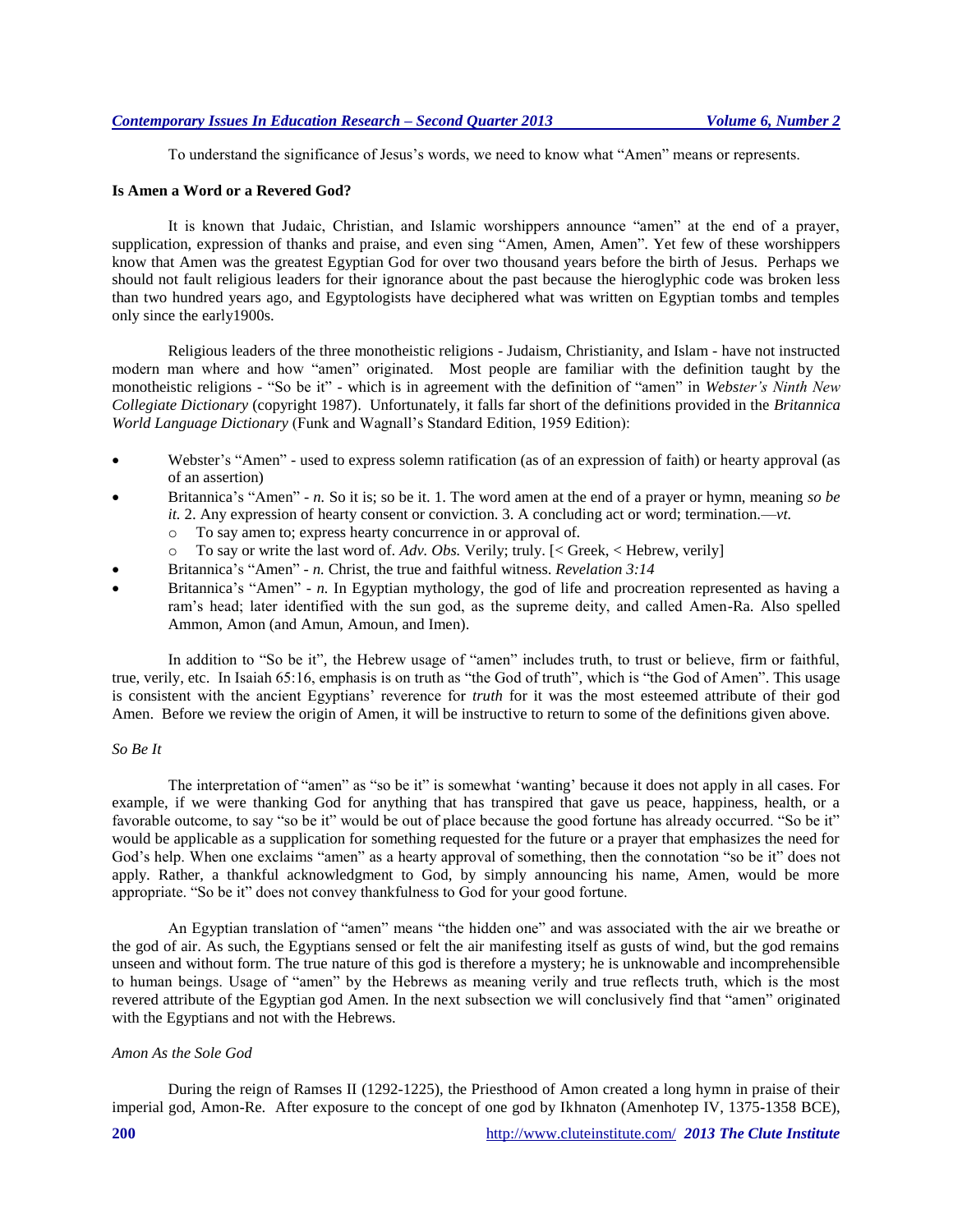the Priesthood wrote the hymn, *Amon As the Sole God*. <sup>1</sup> The following extracts illustrate their perceptions of god and emphasize that Amen was highly revered as the one God of all creation.

## *Amon As the Sole God, 100th Stanza*

*The first to come into being in the earliest times. Amon, who came into being at the beginning, so that his mysterious nature is unknown. No god came into being before him; there was no other god with him, so that he might tell his form. He had no mother, after whom his name might have been made. He had no father who had begotten him and who might have said: "This is I!" Building his own egg, a daemon mysterious at birth who created his (own) beauty, the divine god that came into being by himself. All (other) gods came into being after he began himself.*

#### *Amon As the Sole God, 200th Stanza*

*Mysterious of form, glistening of appearance, the marvelous god of many forms. All (other) gods boast of him, to magnify themselves through his beauty, according as he is divine. Re is united with his body. He is the great one who is in Heliopolis. . .*

*The procreator of the primeval gods, who brought Re to birth; he completed himself as Atum, a single body with him. He is the All-Lord, the beginning of that which is. His soul, they say, is that which is in heaven . .* 

*One is Amon, hiding himself from them, concealing himself from the (other) gods, so that his (very) color is unknown. He is far from heaven, he is absent from the underworld, (so that) no gods know his true form. His image is not displayed in writings. No one bears witness to him . . . He is too mysterious that his majesty might be disclosed, he is too great that (men) should ask about him, too powerful that he might be known. Instantly (one) falls in a death of violence at the utterance of his mysterious name, unwittingly or wittingly . . .*

To the Egyptian belief that Amon is the sole god, *"the All-Lord, the beginning of that which is*", it is Jesus Christ that confirms Amen as *"the beginning of the creation of God*". The above exposition provides how a distortion of the origin of Amen has been caused by religious leaders who control the hearts and minds of their worshippers rather than imparting truth and wisdom. It is one of the reasons to revise the present Scriptures to deal with the loving aspects of God without fear and admonitions to induce belief. This approach may have been necessary in the early stages of social development, when the priests and pharaohs used it to create a common unity to strengthen their new civil, political, and religious orders. However, it is to be noted that the Egyptians did not force religion upon their people; it was a natural outgrowth of thousands of years of humans learning to live together as one nome absorbed or overtook another in an environment isolated from the rest of the world.

It is foolish to ignore and distort the belief in *Amen*; a god that originated within the Egyptian civilization. To do so deprives believers of the complete history of their faith. To understand how the belief in God developed and why they announce Amen today brings respect and greater trust in their religious institutions. There is no shame to inquire about God and to learn about mankind's spiritual nature. The religious leaders of the Judaic, Christian, and Islamic religions have got to acknowledge that Egyptian concepts and beliefs form the core of their present religious beliefs. They have denied what they have learned from the Egyptians simply because they wanted to form unique and separate religions for their own people. While there is nothing wrong with individuality, not acknowledging the contributions by the first formal religion of the world discredits, rather than elevates, a religion and its leaders.

#### *Amen in the Throne Names of Pharaohs*

 $\overline{a}$ 

Starting with the Twelfth Dynasty (2000-1788 BCE), pharaohs began to use "Amen" in their throne names as they revered the solar god Re. By the Eighteenth Dynasty, Amon-Re came to be worshipped as the principal god of Thebes, the capital of Egypt. Table 1 lists the pharaohs known to have used "Amen" and "Amon" in their throne names for more than 1,000 years, starting as early as 2,000 BCE.

<sup>1</sup> Pritchard, James B, ed. By. (1955) *Ancient Near Eastern Texts,* Amon As the Sole God. Princeton University Press. Princeton, New Jersey. 368-369.

*<sup>2013</sup> The Clute Institute* <http://www.cluteinstitute.com/> **201**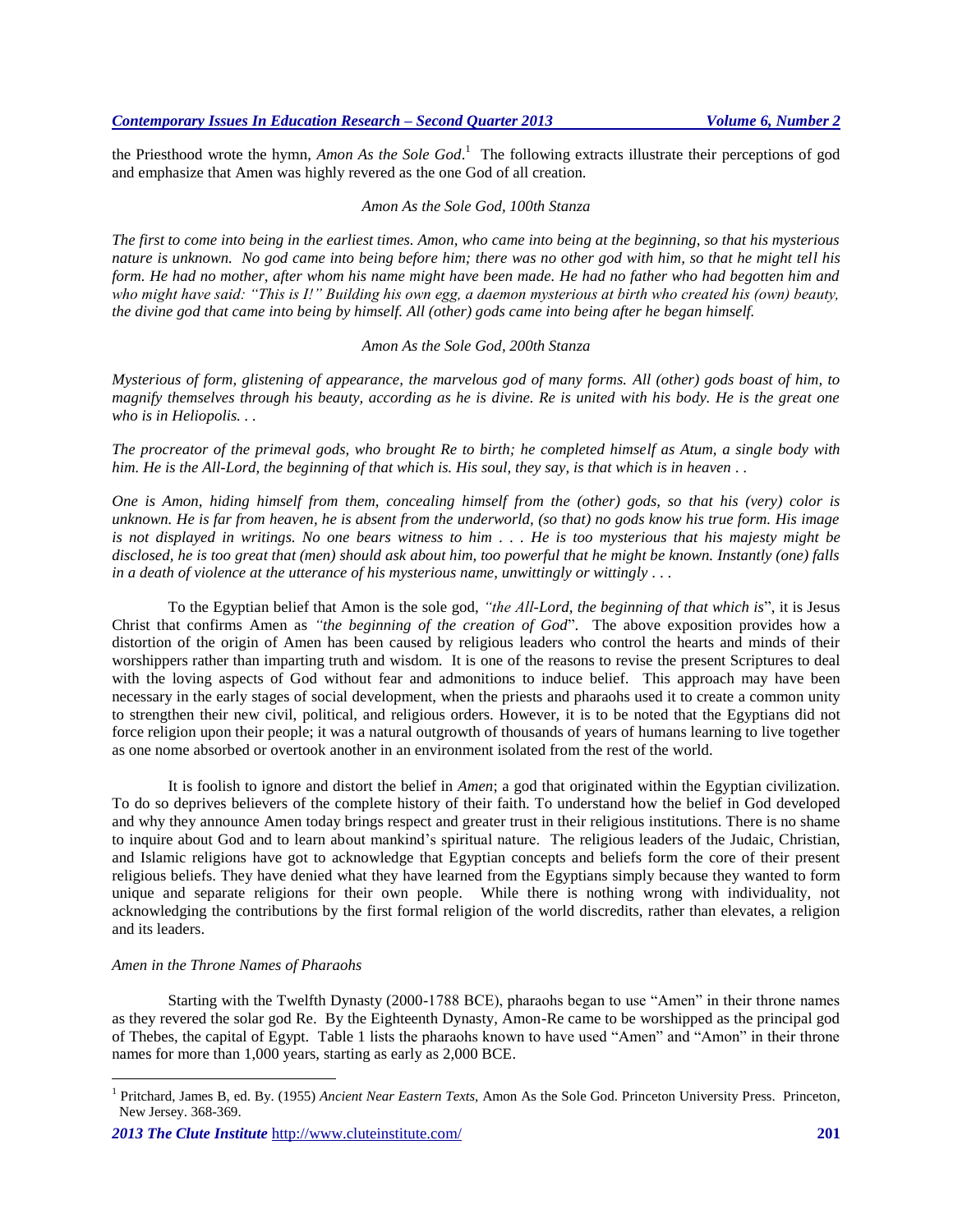# *Contemporary Issues In Education Research – Second Quarter 2013 Volume 6, Number 2*

To end this exposition that reveals the true meaning of Amen, it is worthy to illustrate the depth and beauty of Egyptian scripture by providing a few excerpts from *A Hymn to Amon-Re*. It was deciphered from the Boulaq Papyrus residing in the Cairo Museum, dated sometime between 1580-1350 BCE, a period after the Hyksos were defeated and the end of Amenhotep IV's reign (1375-1358).

| <b>King/Pharaoh</b> | <b>Reign Years (BCE)</b> | <b>Years</b> | <b>Commentary/Remarks Derived from Throne Name</b>            |  |
|---------------------|--------------------------|--------------|---------------------------------------------------------------|--|
| Amenemhet I         | 2000-1970                | 30           | 20 years alone, 10 years with son.                            |  |
| Amenemhet II        | 1938-1903                | 35           | 3 years with his father, 29 years alone,                      |  |
|                     |                          |              | 3 years with his son.                                         |  |
| Amenemhet III       | 1849-1801                | 48           | Uncertain years with father and son.                          |  |
| Amenemhet IV        | 1801-1792                | 9            | Uncertain period with his father.                             |  |
| Amenemhet V         | $(?) - 1770$             | ?            | *The Heart of Re Lives.                                       |  |
| (Amen Intef IV)     |                          |              |                                                               |  |
| Amenhotep I         | 1557-1547                | $10+x$       | *Holy is the Soul of Re.                                      |  |
| Amenhotep II        | 1448-1420                | $26+x$       | Father, Thutmose III.                                         |  |
|                     |                          |              | *Great are the Manifestations of Re.                          |  |
| Amenhotep III       | 1411-1375                | 36           | *Lord of Truth of Re.                                         |  |
| Amenhotep IV        |                          |              | Kiya,<br>Nefertiti,<br>Mother<br>Tiy,<br>Merytaten,<br>wives  |  |
| Changed his name to |                          |              | Ankhesenpaaten, Mekytaten.                                    |  |
| Ikhnaton.           | 1375-1358                | $17+x$       | Son Tutenkhamon by Kiya.                                      |  |
| Also known as       |                          |              | *Beautiful are the Manifestations of Re. Servant of the Aton. |  |
| Akhenaton.          |                          |              |                                                               |  |
| Tutenkhamon         | 1357-1353                | $4+x$        | *Lord of Manifestations of Re.                                |  |
| Amenmesses          | 1215                     | $\mathbf{x}$ | Father Merneptah.                                             |  |
|                     |                          |              | * Eternal Like Re, Chosen of Re.                              |  |
| Amenemopet          | 1026-976                 | $49+x$       | *Powerful is the Justice of Re, Beloved of Amon, Chosen of    |  |
|                     |                          |              | Amon.                                                         |  |
| Siamon              | 976-958                  | $16+x$       | *Like a God is the Manifestation of Re, Chosen of Amon.       |  |

|  | Table 1: Throne Names of Pharaohs with Amen or Amon |
|--|-----------------------------------------------------|
|  |                                                     |

#### *A Hymn to Amon-Re*

*Hail to thee, Amon-Re,…Lord of what is, enduring in all things, enduring in all things, …Lord of eternity, who made everlastingness…Who made what is below and what is above,*

*The chief one who made the entire earth,… Thou art the sole one, who made all that is, [The] solitary sole [one], who made what exists…*

*Father of the fathers of all the gods, Who raised the heavens and laid down the ground, Who made what is and created what exists;…*

*Maker of all mankind, Creator and Maker of all that is…*

The above hymn conclusively reveals that the Egyptians formulated the belief in one universal God, the "Creator and Maker of all that is". In the following subsection, a brief summary is presented to provide an overview how mankind learns from former generations and adapts religious beliefs that serve to improve the morality of their own people.

# **SCRIPTURE EVOLVES AS MAN GAINS KNOWLEDGE**

When the Egyptian priesthood first formulated the concept of creation by god, it could not be precisely dated, but it was defined prior to the founding of the First Dynasty. This profound concept was carved inside the pyramids of Merne-Re I and Pepi II (Nefer-ka-Re) built during the Sixth Dynasty, around 2540 BCE. An overview of recorded documents and when the transformations took place is presented in Figure 1. For a detailed history of the transformations of the creator god Atum to the belief of one universal god, the reader may refer to the historical novel *Future of God Amen*. An understanding of how the belief in one universal god developed would not be complete without reading significant extracts of the hymns depicted in Figure 1.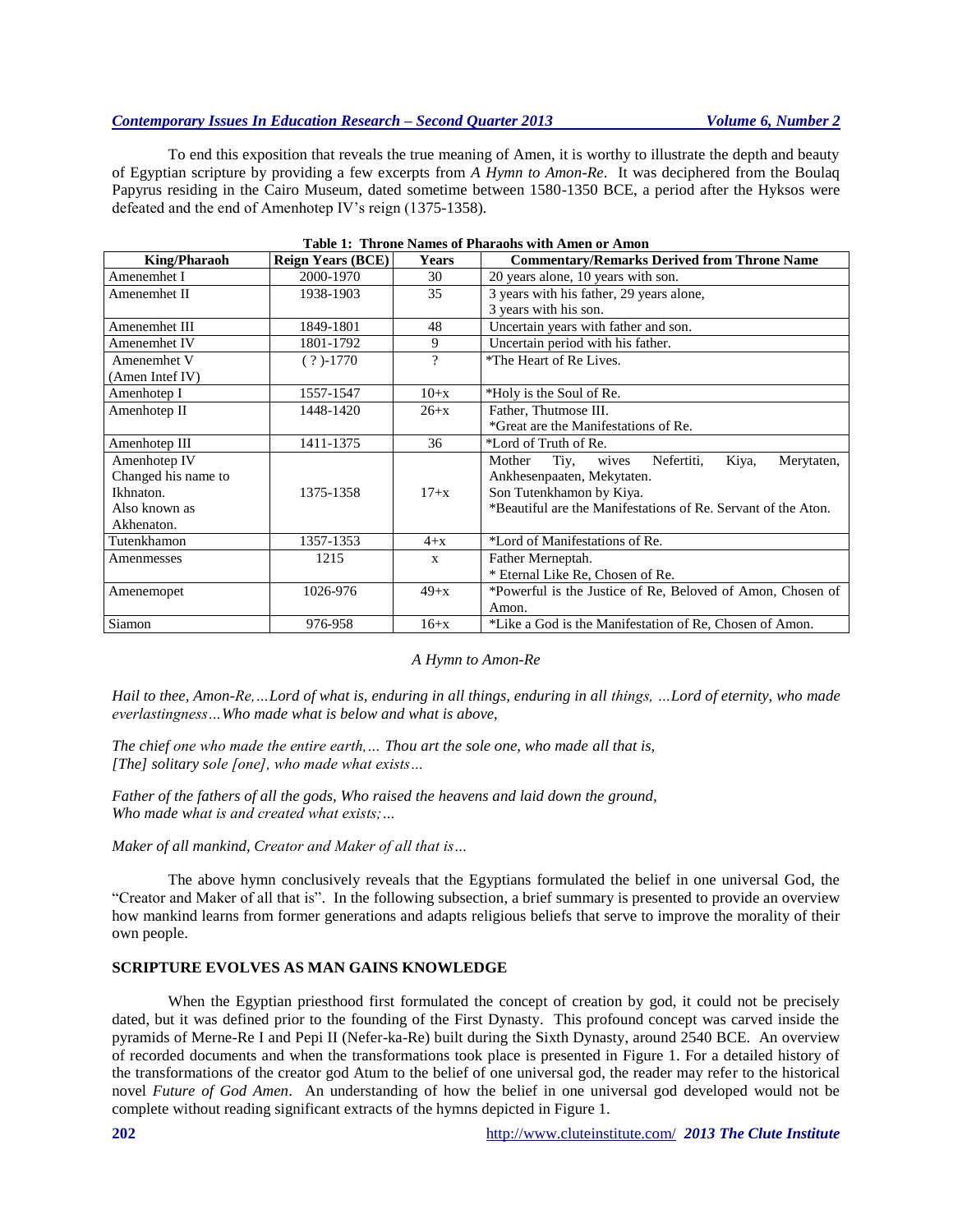

**Figure 1: Scripture Evolves as Man Gains Knowledge**

## **A Critique of the Monotheistic Scriptures**

Religious scholars and educators that have studied Egyptian history are knowledgeable of the influence of Egyptian scripture in the creation of Genesis and many of the Old Testament psalms and proverbs. This knowledge does not stop with Genesis because the core commandments received by Moses from God had already been practiced by the Egyptians since the Predynastic Period. By subtracting the date Moses wrote the *Book of the Covenant* from the end of the Predynastic Period, or 3400-1250 BCE, we find that more than two thousand years had elapsed before the moral code of the Egyptians were adapted by the Hebrews.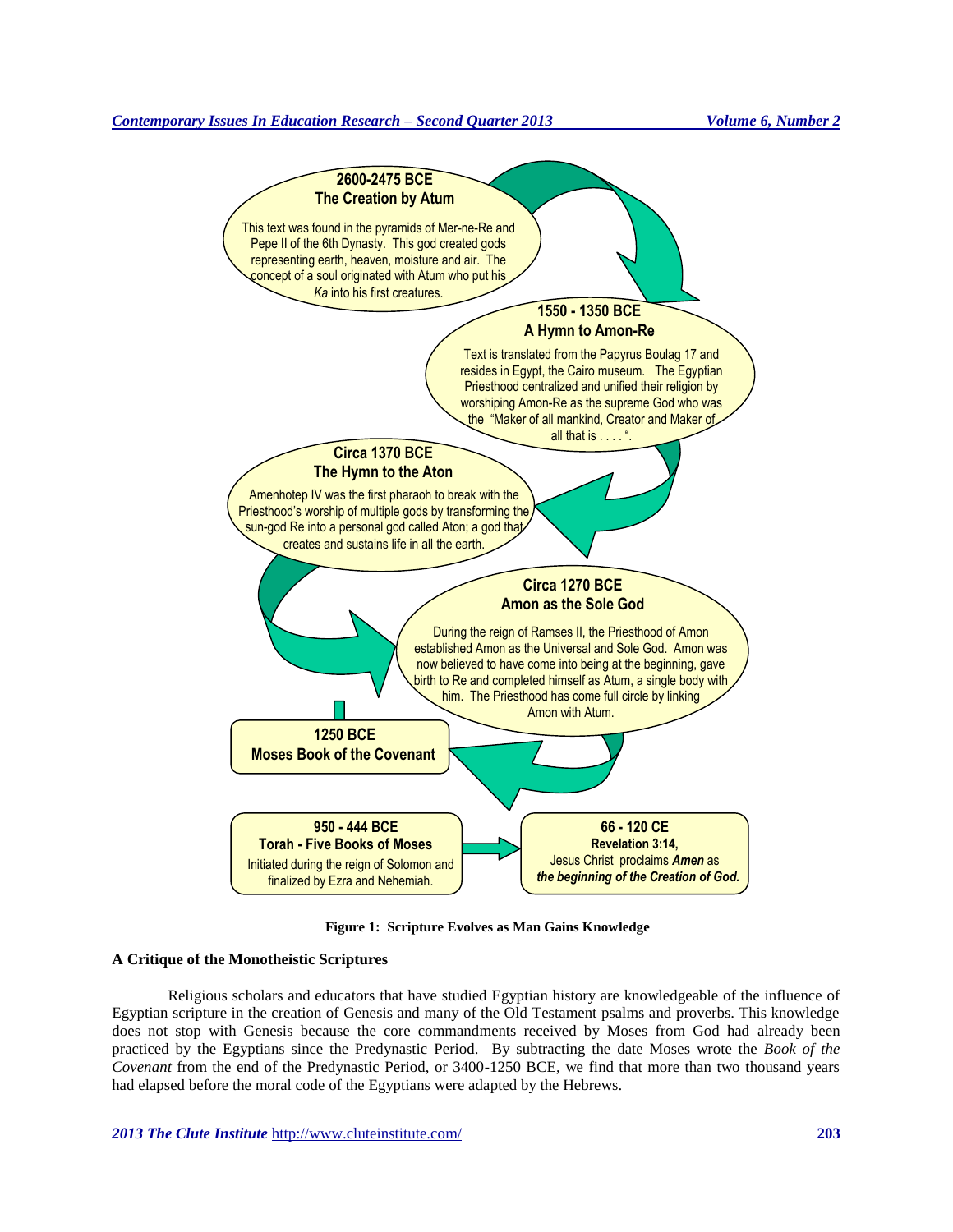## *Genesis Contains Concepts/Verses From Egyptian Scripture*

*Future of God Amen* presents how significant verses in the *Hymn to the Aton* by Amenhotep IV and the *Re-Isis Myth* (circa 1300 BCE) resurfaced in the first chapter of Genesis.

## *History Provides A Link For The Writing Of The Gospels*

An in-depth study is provided to reveal reasons why the Gospels were written around the start of the Jewish-Roman War (May of 66 CE) and well after the destruction of the Jewish nation and near dissemination of their people.

The Gospels present areas of discussion for instructors to have their students analyze and determine the relevancy of the Trinity and whether Jesus was a Son of Man or a Son of God. *Revelation* in the New Testament provides confirmation by Jesus Christ that validates the main theme of *Future of God Amen;* namely, that Amen is *"the faithful and true witness, the beginning of the creation of God".* Commentary of these scriptures by the author compelled the author to perform a line-by-line review of the Qur'an. Following are some of the findings that surfaced by such a review.

#### *The Islamic Empire Rises Using Force*

The Qur'an was not revealed to Muhammad in a short period of time as it was to Moses, who quickly transcribed what he heard from God in the *Book of the Covenant* (Exodus 24:4-8). Rather, Muhammad, who had not learned to read or write, had committed his revelations from the angel Gabriel to memory. It was some twenty years after Muhammad's death that a religious group of leaders compiled his revelations into the first official document. This religious group, uniquely identified in the Qur'an, put the longest *suras (chapters)* at the beginning and the shortest at the end.

In just twenty-nine years from the death of Muhammad (661-632 CE), the Muslims had established an empire. The first caliph had been concerned only with spreading Islam among the Arabs in Saudi Arabia. Motivated by power and wealth, by 1300 CE, the Muslim leaders forced conversion to Islam not only in the Byzantine and Persian empires, but also as far west as Spain and all of North Africa, including its east coast down to the island Madagascar and further east to the northern half of India.

#### *The Qur'an Sanctions Fighting and Killing*

In sura 2:217-219, there is a defense for fighting and killing people who incite disorder by denying Allah or profaning the sanctity of the Sacred Mosque.

*Sura 2:217-219. Fighting is ordained for you, while it is repugnant to you. It may be that you dislike a thing which is good for you, and it may also be that you prefer a thing and it may be the worse for you. Allah knows all and you know not. They enquire from thee about fighting in the sacred month, Say to them: Fighting in it is a great evil, but to hinder people from the way of Allah and to deny Him and to profane the sanctity of the Sacred Mosque, and to turn out its people therefrom is a much greater evil in the sight of Allah; and disorder is a worse evil than killing.*

# *The Qur'an Sanctions A Party to Forbid Evil*

Not obvious to the average reader or devout follower of the Qur'an is that it was some twenty years after Muhammad's death that a religious group gathered and assembled his revelations to form the Qur'an. More importantly, they also incorporated into the Qur'an a party whose business is to invite goodness, enjoin equity, and forbid evil. This party is uniquely sanctioned in the Qur'an by the *sura* verse below.

*Sura 3:105. Let there be from among you a party whose business it should be to invite goodness, to enjoin equity and to forbid evil. It is they who shall prosper.*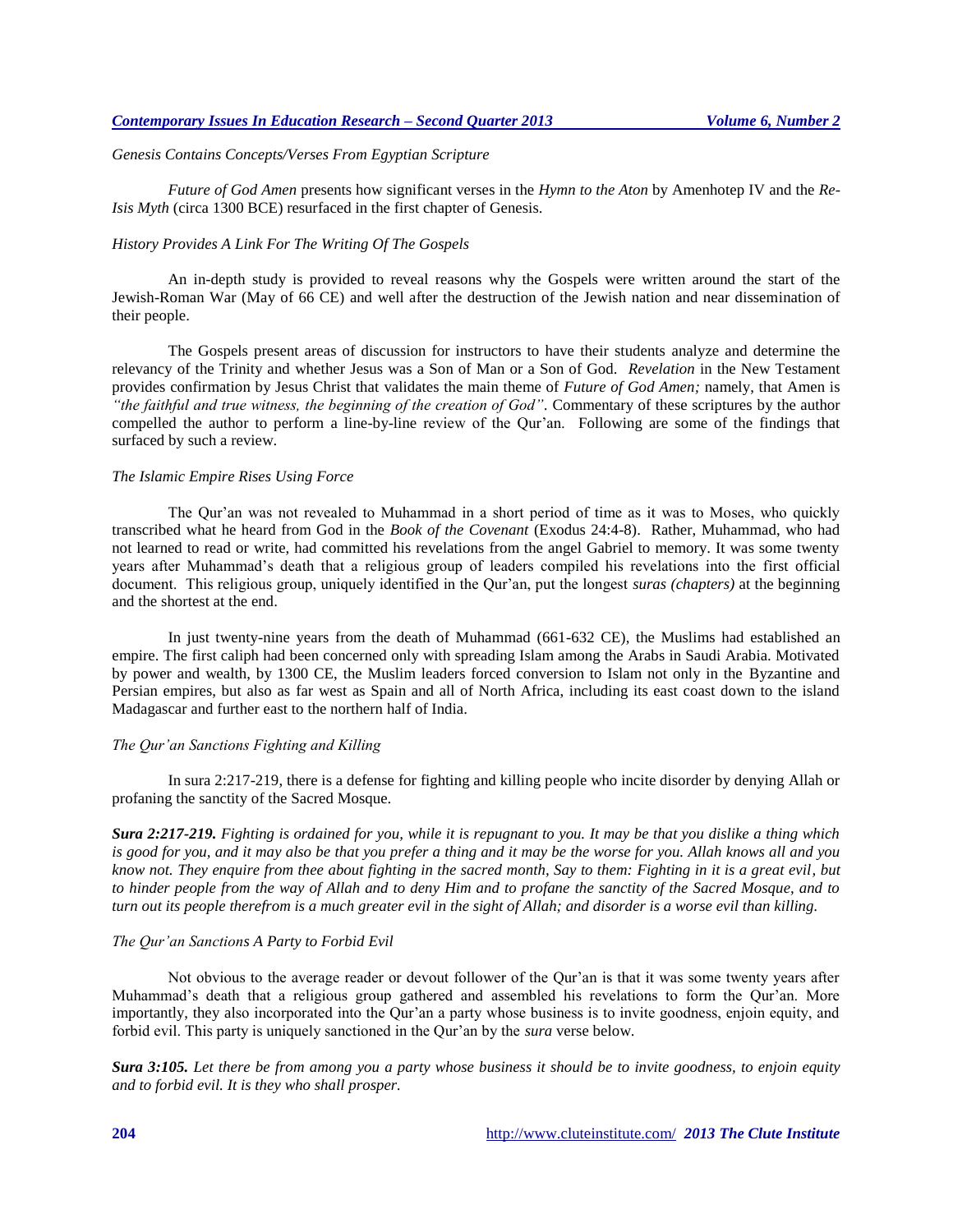# *Contemporary Issues In Education Research – Second Quarter 2013 Volume 6, Number 2*

This *sura* provides a clear statement that a *party of religious leaders* is authorized to enforce their judgment and any necessary actions to act in the name of Allah. The following subsections will reveal that, indeed, there is a party of men that, throughout the Qur'an, are repeatedly identified with the plural pronouns "we", "our", and "us".

# *A Party throughout the Qur'an is identified as "We, Our and Us"*

Is the *party,* identified herein as the *"We Party",* Allah? In sura 7:5-7, the *We Party* reveals themselves as responsible for the destruction of many towns in the name of Allah who is most gracious and ever merciful - a contradiction of a loving God.

*Sura 7:5-7. Little is it that you heed. How many a town have we destroyed! Our punishment came upon their dwellers by night or while they slept at noon. When our punishment came upon them all they could utter was: We are indeed wrongdoers.*

This and the following *sura* again emphasize the killing of disbelievers - people who did not spill blood but simply believed in their own god. Note the planned strategy of killing innocent people while they are asleep at night, noon, or at play. Also note below that the *We Party* attributes this atrocity to the "design of Allah".

*Sura 7:97-100. We afflicted them suddenly with chastisement, while they perceived not the cause thereof. If the people of those towns had believed and been righteous, we would surely have bestowed blessings upon them from heaven and earth, but they rejected the Prophets, so we seized them because of that which they did. Do the people of these towns now feel secure against the coming of our punishment upon them by night while they are asleep? Or, do they feel secure against the coming of our punishment upon them in the forernoon while they are at play? Do they feel secure against the design of Allah? None feels secure against the design of Allah, except those that are losers.*

The above *suras* violate a basic commandment - "Thou shalt not kill". Under no circumstances should a holy book convey the killing of our sisters and brothers in the name of, or by the design of, God. The above *suras*  rationalize such killing and present a ruthlessness and disregard for God's creations. It is another example of the *We Party* speaking for God.

# **RECOMMENDATIONS FOR RELIGIOUS LEADERS AND WORSHIPPERS**

Religious leaders of the three basic faiths must put aside dogmatic reasons for having their people believe their god is unique to them only. It is the name *Amen* that has survived over four thousand years and reigns over Yahweh and Allah. Yahweh is a god who dwelt on the slopes of a wilderness mountain and descended upon it in fire and smoke. Allah is not the name of a god but an Arabic word meaning one god. When the three religions concede that God introduced himself to mankind as Amen, then they will acknowledge truth. The present definition for "amen" - "so be it" - should be revised and revered as the name of God. The following recommendations will cause much controversy. However, intelligent men with loving hearts for sisters and brothers around the world will be able to understand that long-held doctrines can be revised based upon reason and truth.

### **The Three Basic Religions Worship The Same God**

Religious leaders must be truthful and loudly proclaim that Jews, Christians, and Muslims all worship the same God.

# **The Name Of God Is Amen**

Men have conceived God in different stages and by different groups of people. The one-god concept was conceived as Atum who came into being by himself and was the creator of all things. Early man was so closely attached to and awed by the wonders of nature that he developed the worship of many gods. To break away from the past of multiple gods and develop the first one-god concept was a feat that could only be accomplished by a man in power; that man was the pharaoh Ikhnaton (Amenhotep IV). The Egyptian priesthood later took Ikhnaton's writings and formalized them into scripture that defined the god Amon as the creator of all things. It is remarkable that the

*2013 The Clute Institute* <http://www.cluteinstitute.com/> **205**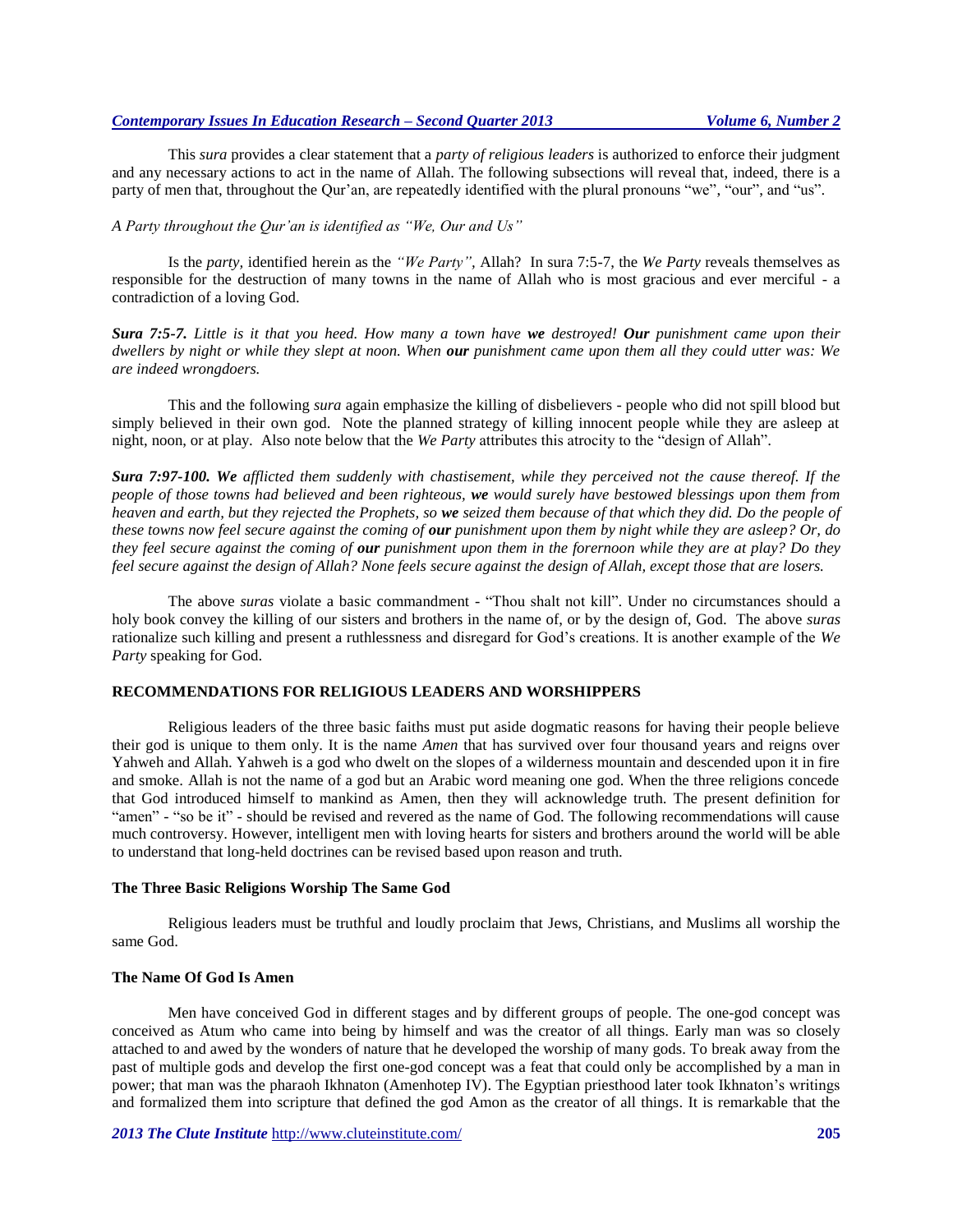name Amen is still pronounced at the end of a prayer, supplication, giving thanks, praise, and singing his name in reverent tones.

#### **The Three Basic Religions Must Open Their Doors To All People**

By having the same God, the leaders of Judaic, Christian, and Islamic religions are obligated to open the doors of their houses of worship to all those who believe in that same god. To restrict their temples, churches, and mosques to only those who subscribe to the practices and rites of their religion is to prohibit the children of God from seeking, inquiring, and learning more about the god they worship. The religious leaders who are proud of their practices and the doctrines they teach will surely welcome the sisters and brothers of any nation. If not, their religion is nothing more than a sham, a cult for arrogant human beings who believe that they are better than their sisters and brothers of other ethnic groups and countries.

# **People Must Go To Each Other's House Of Worship**

It has been acknowledged that the three basic religions all pray to the same god. God has made himself known to different groups of people at different times so that they could eventually benefit in accepting God's Holy Spirit of compassion and love. Followers of Judaism, Catholicism, and Islam, and their many sects, have an opportunity to visit different houses of worship. Several benefits will be derived:

- 1. Worshippers will learn other aspects of their god and how he has revealed himself to his children.
- 2. Worshippers will learn why religious doctrines have been received differently for different peoples to serve their needs for moral direction.
- 3. By attending the services of different religions, people worldwide will be able to learn to appreciate the differences in how they worship the same god.
- 4. Rabbis, priests, ministers, caliphs, imams, and mullahs of Judaic, Christian, and Islamic religions will be able to teach sisters and brothers from different nations about their prophets and the holy scriptures.
- 5. The sermons from the religious leaders will be given more significance because, like businesses in competition with each other, they must reach within their beings to bring relevance from within their holy scriptures to their congregations.
- 6. Finally, the tolerance and respect people give to each other's religions will, in time, cause them to merge with a unified conception of their god and his commandments.

# **Religions Must Update And Improve Their Holy Scripture**

The revision of outdated dogma is not sacrilegious or blasphemous as strict religious leaders would like people to believe. Figure 1 reveals that the Egyptians evolved the conception of one creator god beginning with Atum.

After Ikhnaton implemented the concept of one god, Aton, about 1370 BCE, the Priesthood of Amon updated their religious scripture in 1270 BCE and proclaimed Amon as the sole god*.* Twenty years later, in 1250 BCE, Moses walked out of Egypt with worshippers that believed in one god. His conversations with God were recorded in the Book of the Covenant, which initiated the Torah during Solomon's reign around 950 BCE. By 444 BCE, the Five Books of Moses were finalized by the efforts of Ezra and Nehemiah.

After the Jewish-Roman wars, which caused near annihilation of the Jews throughout Israel and complete destruction of Jewish towns and cities, a sect of Jewish holy men saw a need to salvage their legacy in the belief in one god. Their writings led to the creation of the New Testament. Therefore, holy scripture is not cast in concrete. Rather, it is revised due to critical events; but also, revisions become necessary as mankind grows in intellect, experience, and knowledge of the world around him.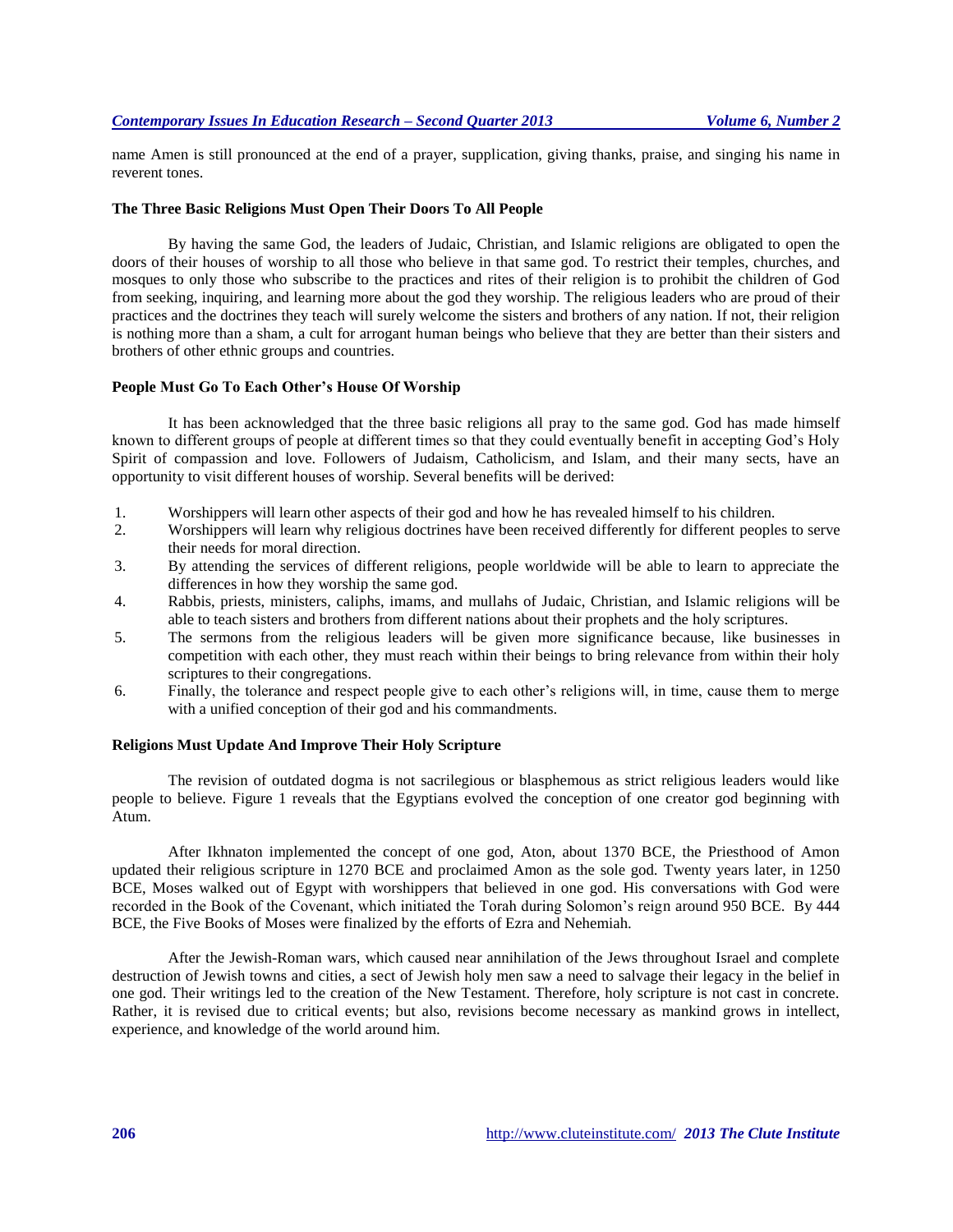# **Education And Science Are Essential Elements For Knowing God**

The most wonderful gift with which God has endowed mankind is an inquiring mind. Without it, people could not possibly possess the spirit to come to know him. The ideas of being all one can be, tapping into one's abilities and creative talents to make your creator proud, is what should be taught in every home and by every religion. It is through education and the sciences that people not only learn to understand themselves better, but also eliminate ignorance by exploring their world. The benefit will be a greater appreciation of how he has created life throughout the universe. Someday, if mankind is truly blessed, they may come face to face with intelligent aliens. It is knowledge that must be sought. Fear and the repression of knowledge can only lead to disbelief in God because the human spirit will be reduced to ignorance. Through exposure of the wonders of God's universe, people are sure to gain a greater understanding of themselves and God. By extending perception of God beyond heaven and earth to the expanse of the universe, all life will be revered and God becomes a greater reality.

#### **CONCLUSION**

This paper is not meant to advocate nor deprecate the beliefs of the Judaic, Christian, and Islamic religions. It has been written to invite educators to fill the void of truth based upon facts and findings to stimulate their students to think about a most important topic – God. How mankind has come to conceive one universal God and why the name of a god Amen continues to exist in the minds of men and women is worthwhile exploring and discussing in classrooms around the United States, albeit, the world.

Having a true perspective of the past, untainted by myths and dogma that have strayed from the revered beliefs of truth, justice, and righteousness, will improve clarity of mind and a mature understanding why we believe in a force that is incomprehensible, mysterious, and unknowable. This force has been conceived by mankind to follow a moral code and provide for their aspirations that may be attainable in the future.

The greatest contribution to the conception of God has originated within the Egyptian civilization. Other groups of people have emulated their beliefs in a soul, a hereafter, a Son of God, and finally one universal God of all creation. It remains for educators to teach the truth provided by the dedicated efforts of men who deciphered the hieroglyphics and brought to light a legacy that has not been acknowledged for the African people.

This author expresses with humility that he desires the support of educators to enlighten the world why we say Amen at the end of a prayer and teach history based upon facts and findings surfaced by Egyptologists. Let us not let their efforts be buried or let the ideas presented in *Future of God Amen* die due to biases that cannot be overcome. Complimentary copies of *Future of God Amen* may be requested to evaluate its contents by contacting the author via the website or e-mail provided below.

#### **AUTHOR INFORMATION**

**Nicholas P. Ginex** is a graduate of New York University with a BEE degree and an MBA in finance from Adelphi University in New York. He worked in design and distinguished himself in the support disciplines of Maintainability and Configuration Management (CM). As CM manager of software and hardware products at top aerospace and commercial companies, his writing, organizational, logical and analytical management skills produced plans, procedures, and supporting documents for the successful operation of entire engineering projects. E-mail: [nickginex@gmail.com](mailto:nickginex@gmail.com)

The author may also be contacted via the website [www.futureofgodamen.com,](http://www.futureofgodamen.com/) which provides an overview and book reviews of both historical novels, *Future of God Amen* and *AMEN*.

# **REFERENCES**

- 1. Armstrong, Karen (1993). *A History of God,* New York, N.Y., Ballantine Books.
- 2. Breasted, James H (1933), *The Dawn of Conscience,* New York, N.Y., Scribner's Sons.
- 3. Breasted, James H (1935), *A History of Egypt,* New York, N.Y., Scribner's Sons.
- 4. Bruno, Giordano (1950), *Giordano Bruno, His life and Thought*, New York, N.Y., Henry Schuman.

*2013 The Clute Institute* <http://www.cluteinstitute.com/> **207**